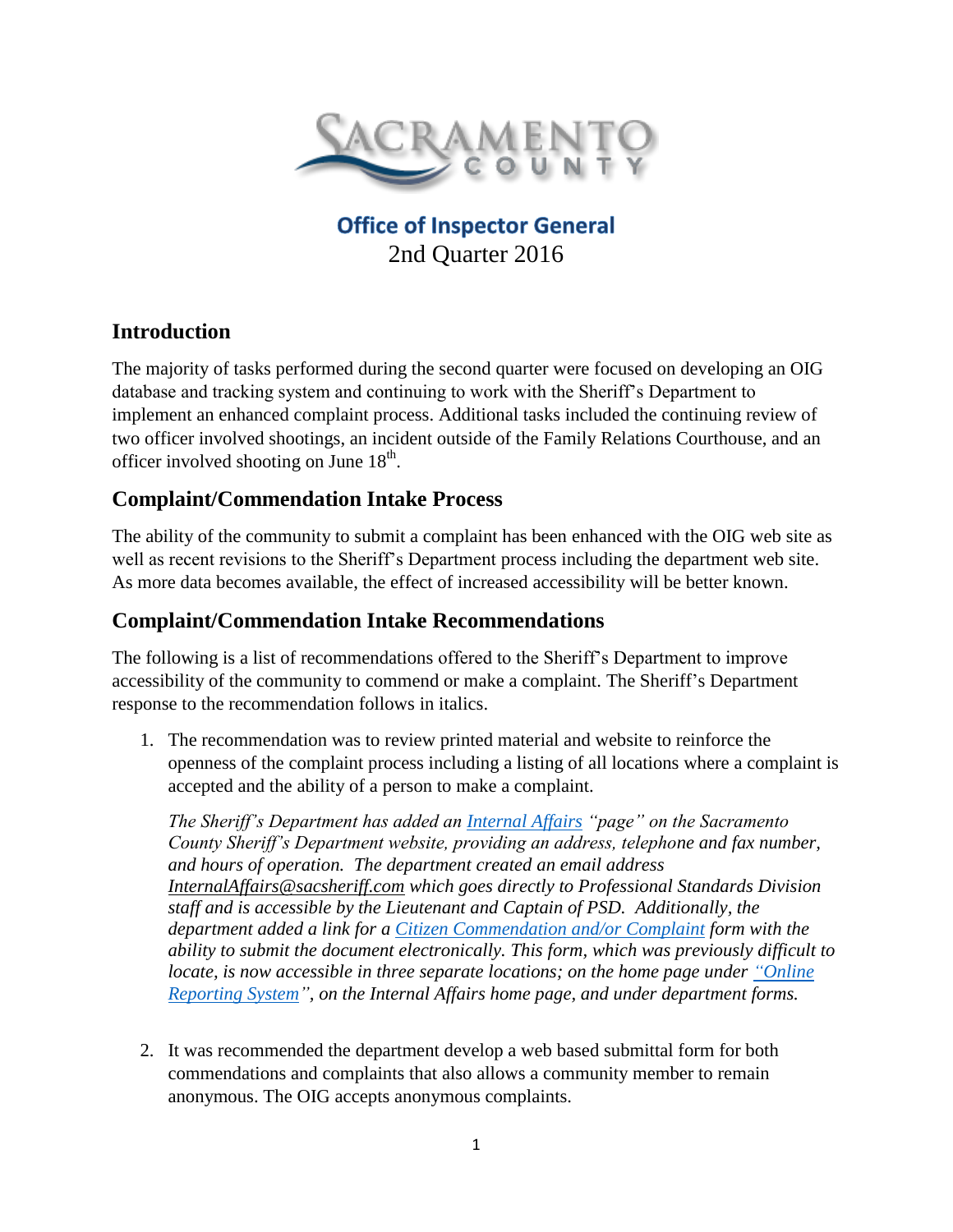*The revised Sheriff's Department complaint form now allows the user to check a box if they wish to remain anonymous.*

3. It was suggested the department review, edit, and supplement the current hard copy complaint form with a fillable field document for both complaints and commendations. The form may then be submitted via email, US Mail, faxed, or hand delivered. The form should include only the fields necessary to investigate the complaint.

*The department's revised complaint/commendations form has fillable fields and can be submitted directly to Internal Affairs by email, fax, sent by US Mail, or handdelivered. Additionally, the complaint/commendation form was updated to require only necessary information to initiate an investigation or commend an employee.*

# **Complaint Summary for the Second Quarter 2016**

.

The following represent the method complaints were received by the Office of Inspector General and the actions taken, such as referred to another agency for non-Sheriff's Department personnel, sent to the Sheriff's Professional Standards Division for investigation, or investigated by the OIG.

The Office of Inspector General received 39 complaints and 1 commendation during the 2nd quarter of 2016. Twenty-eight (70%) of the complaints/commendation were submitted on-line using the OIG web form. By comparison during the  $1<sup>st</sup>$  quarter the OIG received 40 complaints and 2 commendations with 46% submitted on-line. Individuals wishing to remain anonymous during the reporting period accounted for 7 complaints with 4 of the 7 involving outside agencies.

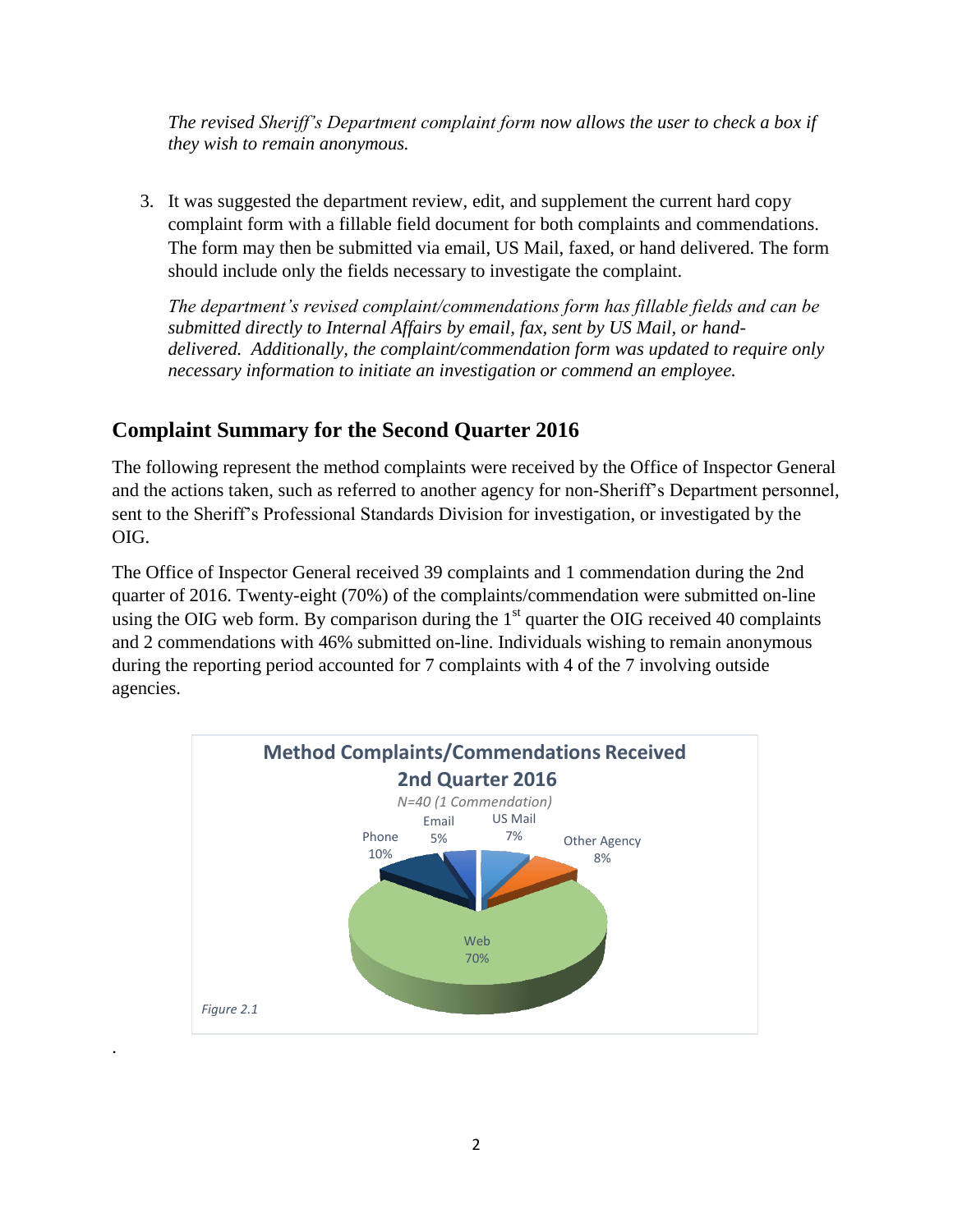Of the total complaints received, 22 were sent to the Sheriff's Department for investigation or information and 14 were forwarded to other agencies or county departments. During the  $1<sup>st</sup>$ quarter, 44% of complaints were referred to the Sheriff's Department and 33% of complaints forwarded to outside agencies or other county departments. Complaints involving county departments may include personnel complaints, service assistance, or complaints about private sector entities that a county department has inspection/enforcement responsibility. All complaints involving the County were forwarded to the appropriate department manager.



## **Tracking of Community Complaints**

The Office of Inspector General has completed a data collection system that will be used to record, track, and report basic complaint information received by the OIG. The system will be used in conjunction with reports generated by the Sheriff's Departments complaint case management system.

## **Tracking Recommendations**

The following is a list of recommendations offered to the Sheriff's Department to improve tracking of complaints. The Sheriff's Department response to the recommendation follows in italics.

1. The Sheriff's Department should work with the Internal Affairs case management software vendor to develop a compressive plan that will better utilize how information is categorized, tracked, and reported. The plan should include a strategy for legislative reporting requirements.

*Sheriff's Department personnel met with the software vendor (IAPro) to learn how to better utilize how information is categorized, tracked, and reported. This training was*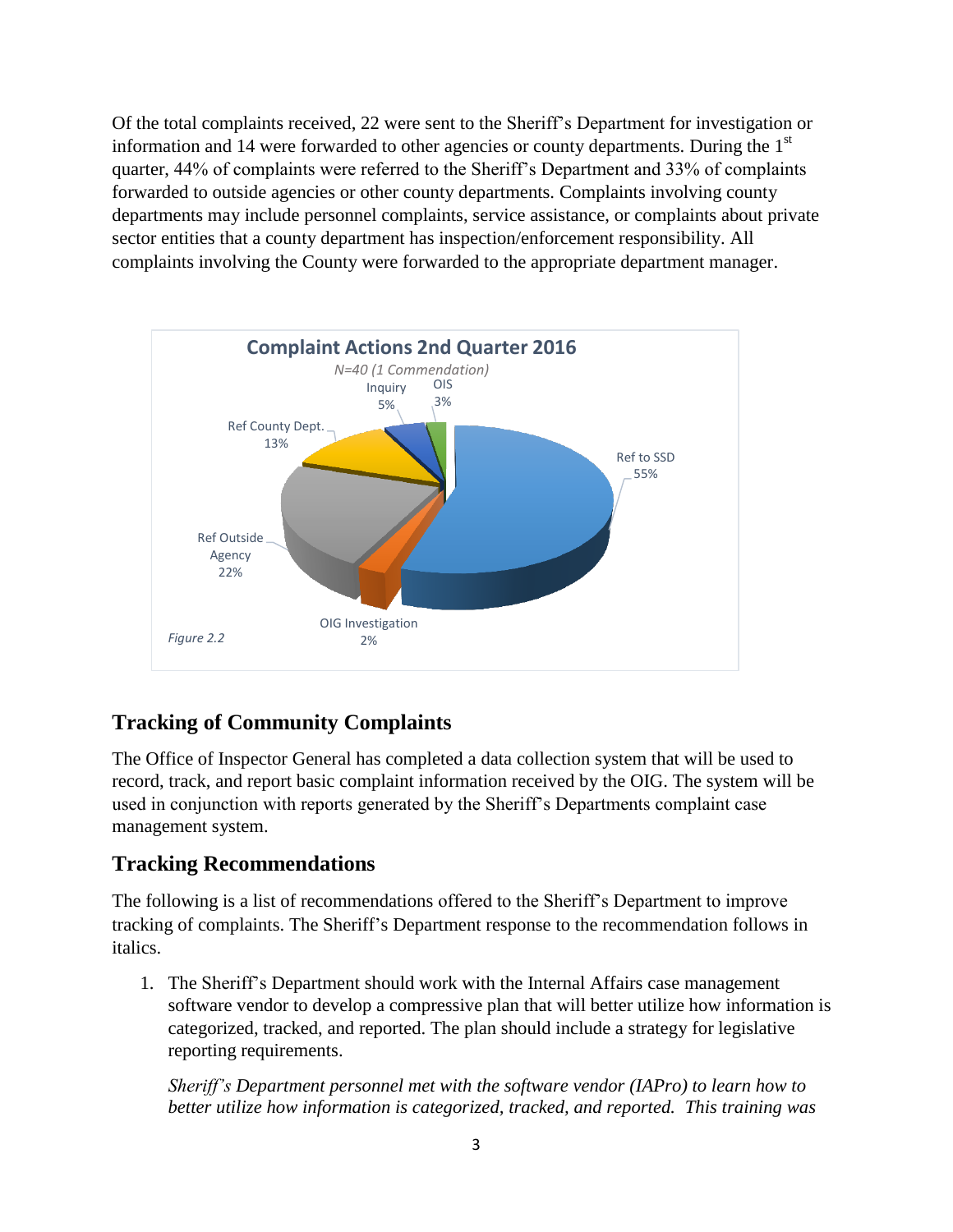*instrumental and assisted the department in more efficiently tracking community and internally generated complaints. The department has transitioned to one numbering system to track all complaints, thus allowing for more accurate reporting including legislatively mandated reports.* 

2. It was recommended personnel assigned to the PSD should receive additional training specific to the software. This should include ways to identify trends that may be of concern to the community and Department. The training should include standardized curriculum for all new investigators and staff.

*The Professional Standards Division has requested training for new and current staff.*

3. The Department should work with regional law enforcement agencies to create a software users' group to facilitate the sharing of best practices. A users' group would benefit all agencies in the sharing of best practices and serve as a resource to help maintain proficiency.

*Two lieutenants have been assigned to lead an internal Users' Group and conduct a study into the benefits of purchasing an early warning system. The study is still underway and they have reached out to several agencies to discuss the capabilities of the software.* 

### **Notable Incidents**

#### *Family Relations Courthouse*

Earlier this year the Board was informed of an incident that occurred November 17, 2015 at the Family Relations Court (FRC). During the incident a 9-year-old child was photographed kneeling in handcuffs and surrounded by deputies. The photograph was posted on social media.

The Office of Inspector General conducted a review of the incident which included reviewing the Sheriff's Department incident report and emails, viewing a video of the encounter, and speaking with Sheriff's Department staff and the grandmother of the child. The following is a summary of the event, lessons learned and recommendations.

On November 17, 2015, the child and his grandmother (who is raising him) were in Family Court to determine the best placement for the child. It was the determination of the Court that the child should be placed in a group home. To reduce the emotional impact on the family the grandmother and child left the courtroom through separate exits. Unfortunately, there was an unintended meeting of the two at the exit of the courthouse. The child became very agitated and aggressive toward the grandmother and bystanders. Deputies were summoned and when they arrived the 9-year-old remained agitated and was swearing at his grandmother, bystanders, and deputies. At one point the child picked up a 3 to 4-foot-long tree branch and started to swing at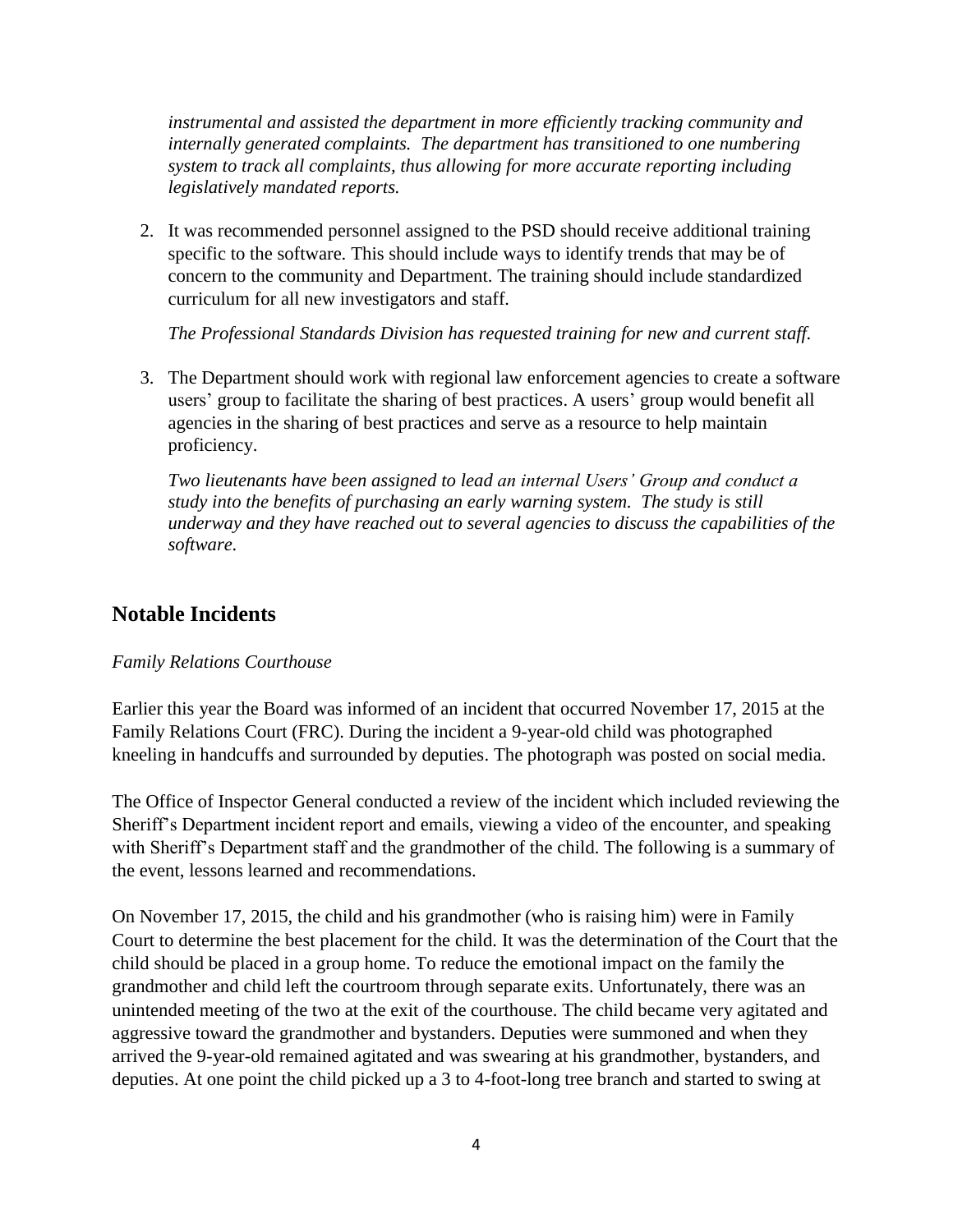his grandmother. Deputies took the stick away from the 9-year-old and handcuffed him to avoid any additional confrontations. He then sat and later knelt on the sidewalk refusing to stand up.

After a delay, the group home representatives arrived with a vehicle to transport the child. During the delay the child continued to swear at deputies and bystanders and after being unhandcuffed threatened to hit workers with his shoe. Eventually the child was calm enough to go with the group home staff.

During an interview with the grandmother she was asked about the response of the deputies and what could have been done differently. The grandmother was very complimentary of the deputies and their calm demeanor in handling the situation. She related that her grandson struggles with anger issues and his anger and subsequent outburst occurred when he saw her at the exit. She stated that the only way to avoid this in the future is to ensure accidental encounters do not happen. Immediately following the incident the grandmother was asked by deputies what they could have done differently. She told them that had she gone back inside the courthouse sooner the situation may have diffused more quickly.

#### *Lessons Learned/Recommendations*

The lessons learned and recommendations are based on the facts of this incident and best practices. It should be noted that prior to this review the Sheriff's Department had conducted their own review and identified similar key lessons learned and areas for improvement.

- The video recording of incidents such as this are critical to the documentation of events. Deputies videotaped the incident as soon as a camera arrived, however the delay in retrieving the video camera resulted in the first moments of the interaction not being recorded. Body worn cameras would greatly assist in the review of deputy/community interaction. As the Sheriff's Department continues the body worn camera study, consideration should be given to include all uniform line personnel regardless of assignment.
- The Sheriff's Department is working with court staff to ensure that the separation of involved parties continues until all parties leave the property.
- Everyone involved identified a need to separate the grandmother from her grandson more quickly. The need to quickly separate involved parties to deescalate a situation should be reinforced in training.
- The lack of a holding area designed to accommodate juveniles and the delay in retrieving a vehicle to transport the child created a public spectacle that likely contributed to the continued outburst, threats, and swearing. Sheriff's staff should work with court personnel to identify separation areas that can accommodate juveniles.

As an addendum to this review the grandmother expressed a need for county assistance in several areas and Health and Human Services was able to reach out to her.